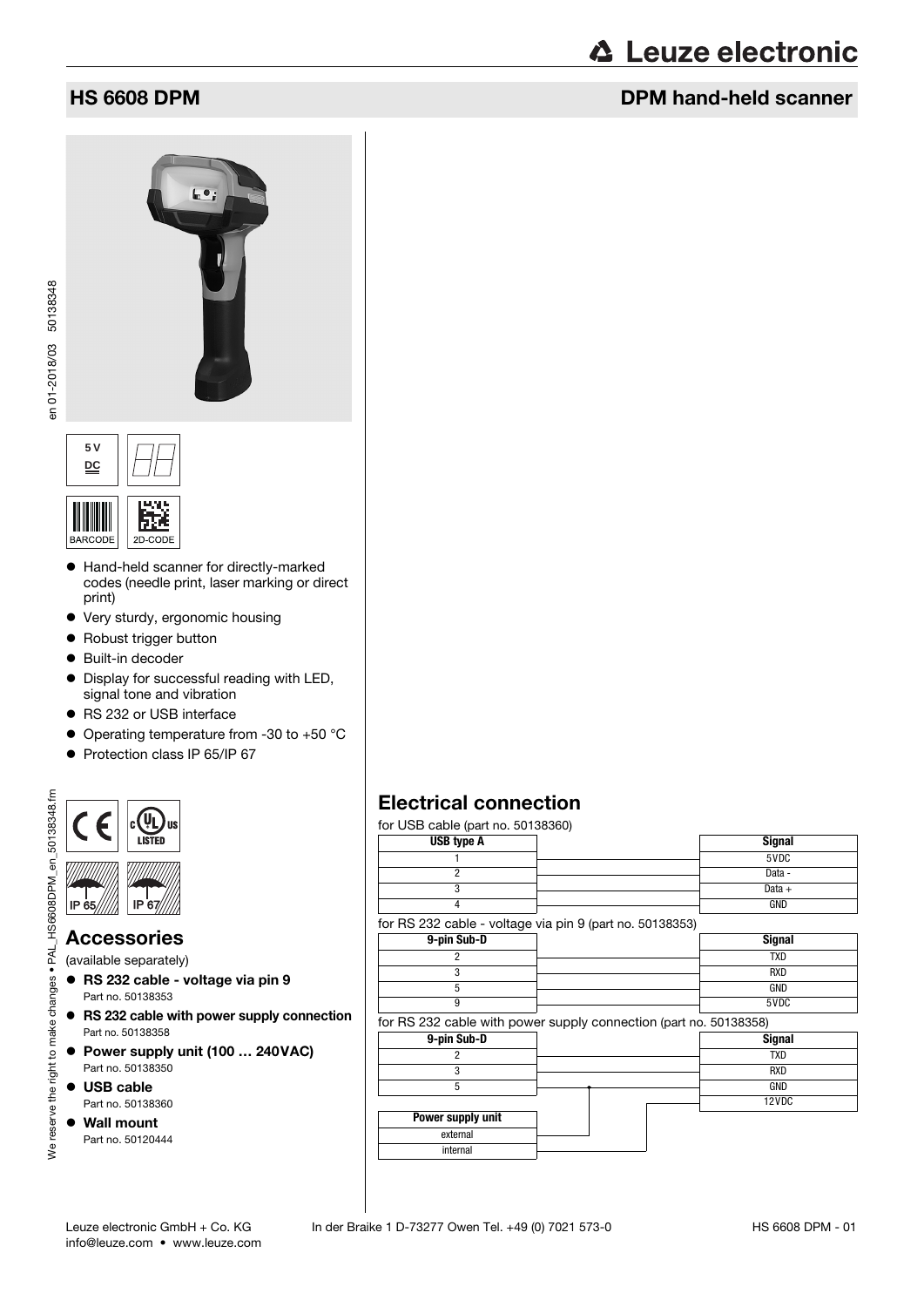# **△ Leuze electronic**

## HS 6608 DPM

#### Remarks

#### **Operate in accordance with**

**intended use!**

The product may only be put into

operation by competent persons.

 $\leftrightarrow$  Only use the product in accordance with the intended use.

Robust 2D-code hand-held scanner with integrated decoder for directly marked codes (DPM). These codes may be dot-peened or printed. Laseretched codes on flat or round surfaces can also be detected. Data transmission during key-

board-wedge operation via USB interface, or serial communication via RS 232 and USB interface.

For a functional unit, a handheld scanner and corresponding cable and, if using the RS 232 on a PC, a power supply unit must be ordered.

### Technical Data

Electrical data Operating voltage U<sub>B</sub> 5VDC ±10%<br>Current consumption 360mA Current consumption

Interfaces<br>Interface types Interface types **RS 232 and USB**<br>
Trigger **RES RIGHT**rigger **RIGHT**rigger

**Types of codes**<br>Bar codes

**Optical data**<br>Optical system

**Mechanical data**<br>Weight

Environmental data

Ambient temp. (operation/storage)<br>Relative humidity Protection class<br>Shock resistance

2/5 Interleaved, Code 39, Code 128, Code 93, Codabar, UPC/ EAN, GS1 Databar 2D-codes Data Matrix codes ECC 200, Aztec, PDF417, MicroPDF, QR Code Optical system **Imager 1280x960**<br>
Light source **Images** alignment aid: 655 Light source alignment aid: 655nm laser diode, laser class 2 (IEC 60825-1:2014) direct illumination element: 2 LEDs warm white

diffuse illumination element: LED ring red (634nm) Reading distance 25 … 147mm (UPC/EAN 13, 100% or 0.33mm)

Weight 304g (without cable) Dimensions 185x77x132mm

via button

-30°C … +50°C / -40°C … +60°C<br>5 … 95% (non-condensing)<br>IP 65 / IP 67 Shock resistance withstands multiple falls onto concrete from a height of 2.4m Certifications UL 60950-1, C22.2 No. 60950-1

## Read field

| Code type        | Module size [mil] | Module size [mm] | From [mm] | To $[mm]$ |
|------------------|-------------------|------------------|-----------|-----------|
| Code 39          |                   | 0.076            | 50        | 71        |
|                  | 5                 | 0.127            | 50        | 71        |
| UPC/EAN 13       | 13 (100%)         | 0.330            | 25        | 147       |
| <b>PDF 417</b>   | 6.67              | 0.169            | 50        | 81        |
| Data Matrix Code |                   | 0.127            | 10        | 63        |
|                  | 10                | 0.254            |           | 86        |
| <b>OR Code</b>   |                   | 0.127            | 10        | 63        |
|                  | 10                | 0.254            |           | 81        |

#### Notice:

Please notice that the real reading distances are also influenced by factors such as labeling material, printing quality, scan-<br>ning angle, printing contrast etc., and may thus deviate from the reading distances specified



Additional information on the product and on configuring (code type release, number of digits, etc.) can be found in the operating instructions (Product Reference Guide). Download at *www.leuze.com*.

## Order guide

HS 6608 DPM DPM hand-held scanner with RS 232 and USB interface 50138140

**Part no.**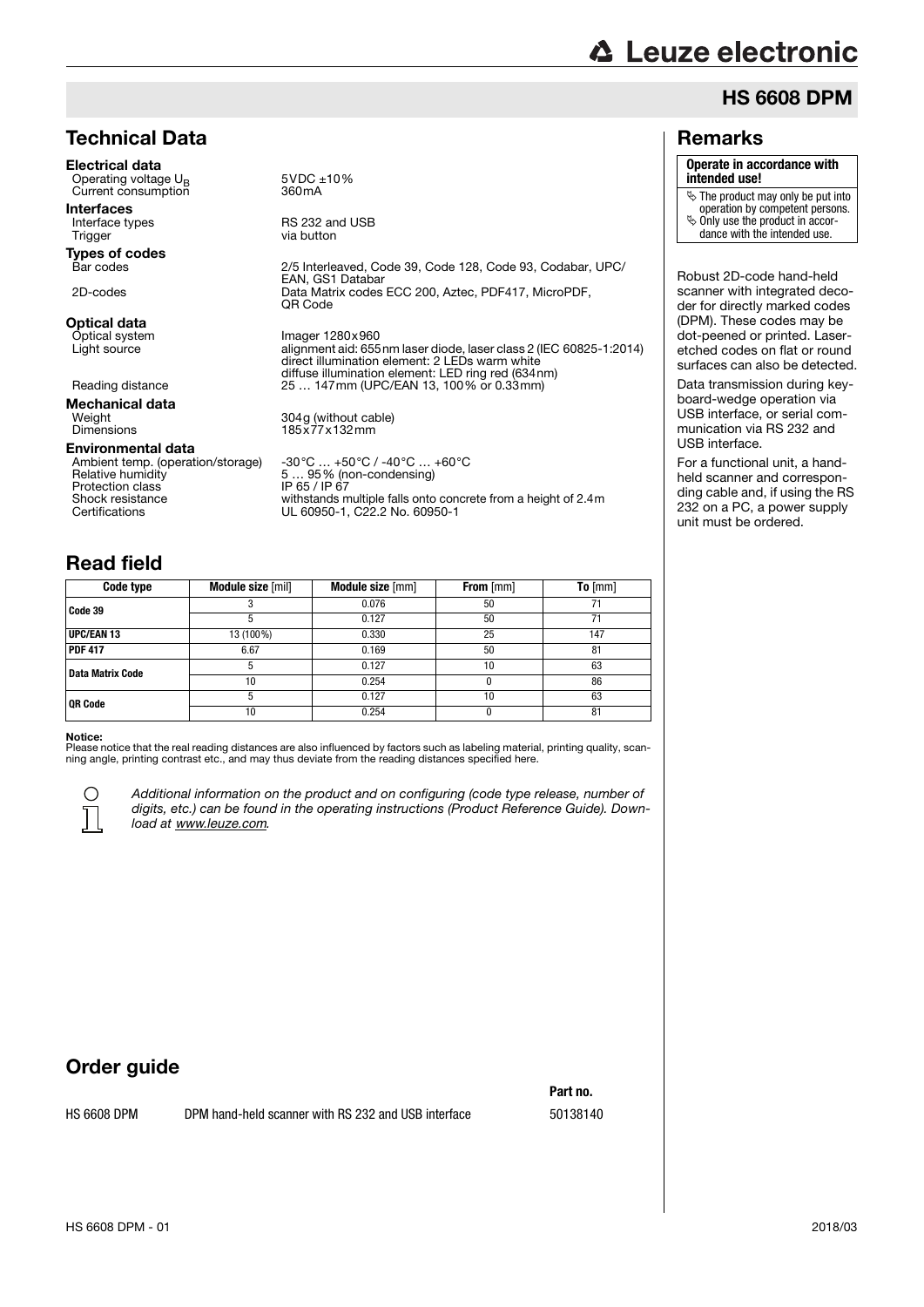# **△ Leuze electronic**

### **HS 6608 DPM discription of the control of the DPM hand-held scanner**

### Laser safety notices

#### ATTENTION, LASER RADIATION – LASER CLASS 2

#### Never look directly into the beam!

The device satisfies the requirements of IEC 60825-1:2007 and IEC 60825-1:2014 (EN 60825-1:2007 and EN 60825-1:2014) safety regulations for a product in laser class 2 as well as the U.S. 21 CFR 1040.10 and 1040.11 regulations with deviations corresponding to "Laser Notice No. 50" from June 24th, 2007.

- $\%$  Never look directly into the laser beam or in the direction of reflecting laser beams!
- If you look into the beam path over a longer time period, there is a risk of injury to the retina.
- $\%$  Do not point the laser beam of the device at persons!
- $\%$  Intercept the laser beam with an opaque, non-reflective object if the laser beam is accidentally directed towards a person.
- $\%$  When mounting and aligning the device, avoid reflections of the laser beam off reflective surfaces!
- CAUTION! Use of controls or adjustments or performance of procedures other than specified herein may result in hazardous light exposure.
- $\&$  Adhere to the applicable legal and local regulations regarding protection from laser beams.
- $\&$  The device must not be tampered with and must not be changed in any way. There are no user-serviceable parts inside the device.
- Repairs must only be performed by Leuze electronic GmbH + Co. KG.

#### **NOTICE**

Laser information and warning signs are firmly attached to the device.

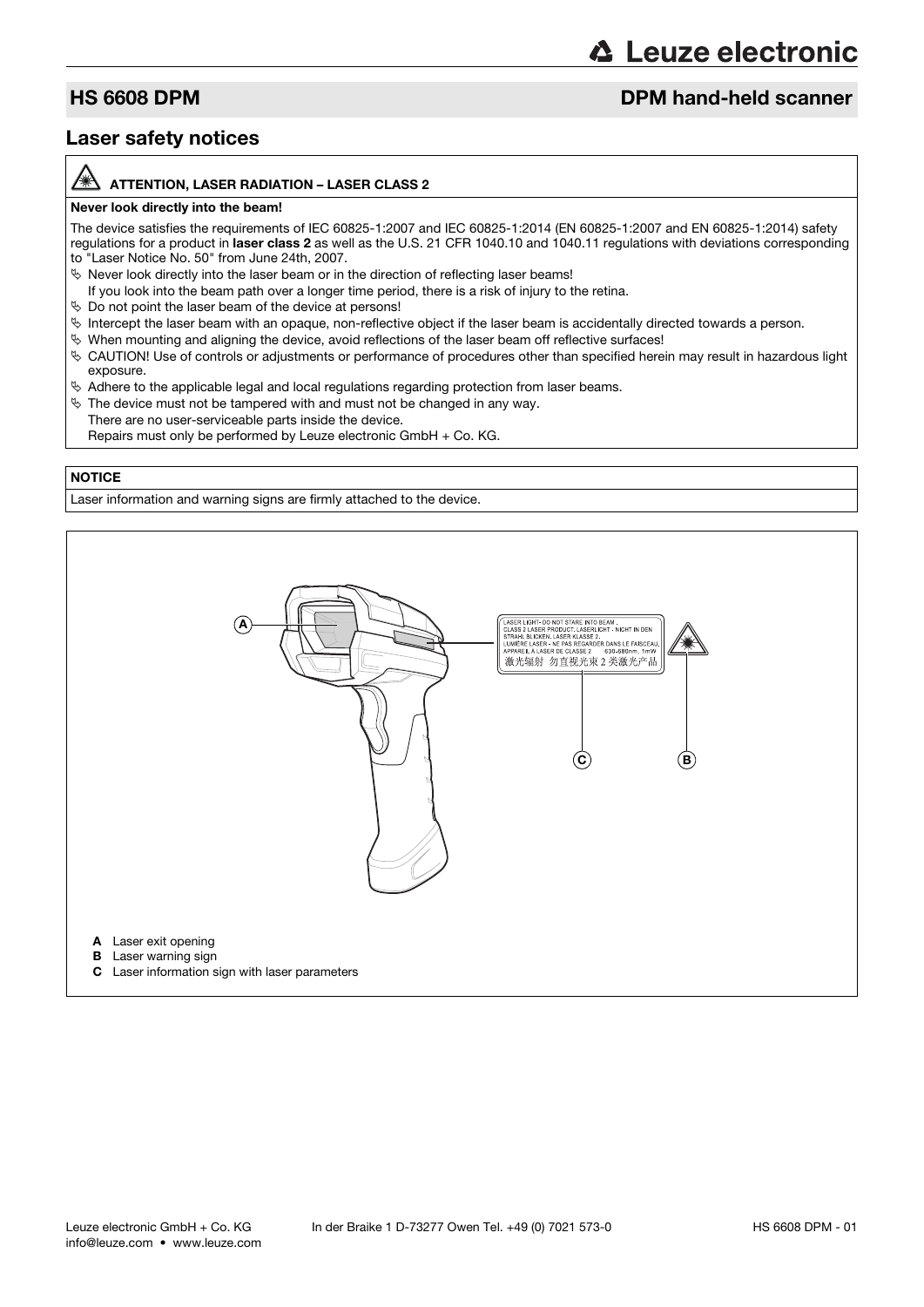# **△ Leuze electronic**

## HS 6608 DPM

## HS 6608 DPM on serial PC interface

| <u>Required parts.</u> |                            |
|------------------------|----------------------------|
| 1x 50138140            | <b>HS 6608 DPM</b>         |
| 1x 50138358            | KY-HS-DDS-D9AJ2ARAA-020-T1 |

Required parts:

1x 50138350 NT HS6608-Schuko

Scanning the adjacent bar code sets the following interface parameters:

RS 232 at 9600 baud, 8 data bits, 1 stop bit, no parity, no prefix, no postfix



STANDARD RS-232

Configuration for the RS 232 Leuze standard protocol

Scanning the adjacent 2D-code sets the following interface parameters for the Leuze standard protocol:

RS 232 at 9600 baud, 8 data bits, 1 stop bit, no parity, prefix STX and postfixes <CR><LF>; Code 2/5 Interleaved with 10 places



## HS 6608 DPM on MA 2xxi

Required parts:

|    | 1x 50138140 | <b>HS 6608 DPM</b>                           |
|----|-------------|----------------------------------------------|
|    | 1x 50138353 | KDS HS-SUB-9A-RJ41-AA-T1-028                 |
|    | 1x 50113397 | KB JST-HS-300                                |
| 1x |             | MA 2xxi fieldbus/industrial ethernet gateway |

Scanning the adjacent 2D-code sets the following interface parameters for communication with the MA 2xxi gateway:

RS 232 transmission at 9600 baud, 8 data bits, 1 stop bit, no parity, postfixes <CR><LF>; Code 2/5 Interleaved with 10 places

## HS 6608 DPM on MA 21

#### Required parts:

| 1x 50138140 | <b>HS 6608 DPM</b>           |
|-------------|------------------------------|
| 1x 50138353 | KDS HS-SUB-9A-RJ41-AA-T1-028 |
| 1x 50035421 | KB 021 Z                     |

1x 50030481 MA 21 100

Scanning the adjacent 2D-code sets the following interface parameters for communication with the MA 21 connector unit:

RS 232 transmission at 9600 baud, 7 data bits, 1 stop bit, even parity, postfixes <CR><LF>; Code 2/5 Interleaved with 10 places

#### Pin assignments KB 021 Z

| Core color:   | <b>Signal</b> | <b>Terminal in the MA 21:</b> |
|---------------|---------------|-------------------------------|
| brown         | <b>RXD</b>    | 26                            |
| white         | TXD           | 27                            |
| blue          | GND           | 28                            |
| red           | <b>VCC</b>    | 30                            |
| black         | GND           | 31                            |
| bare (shield) | PF            | 21                            |



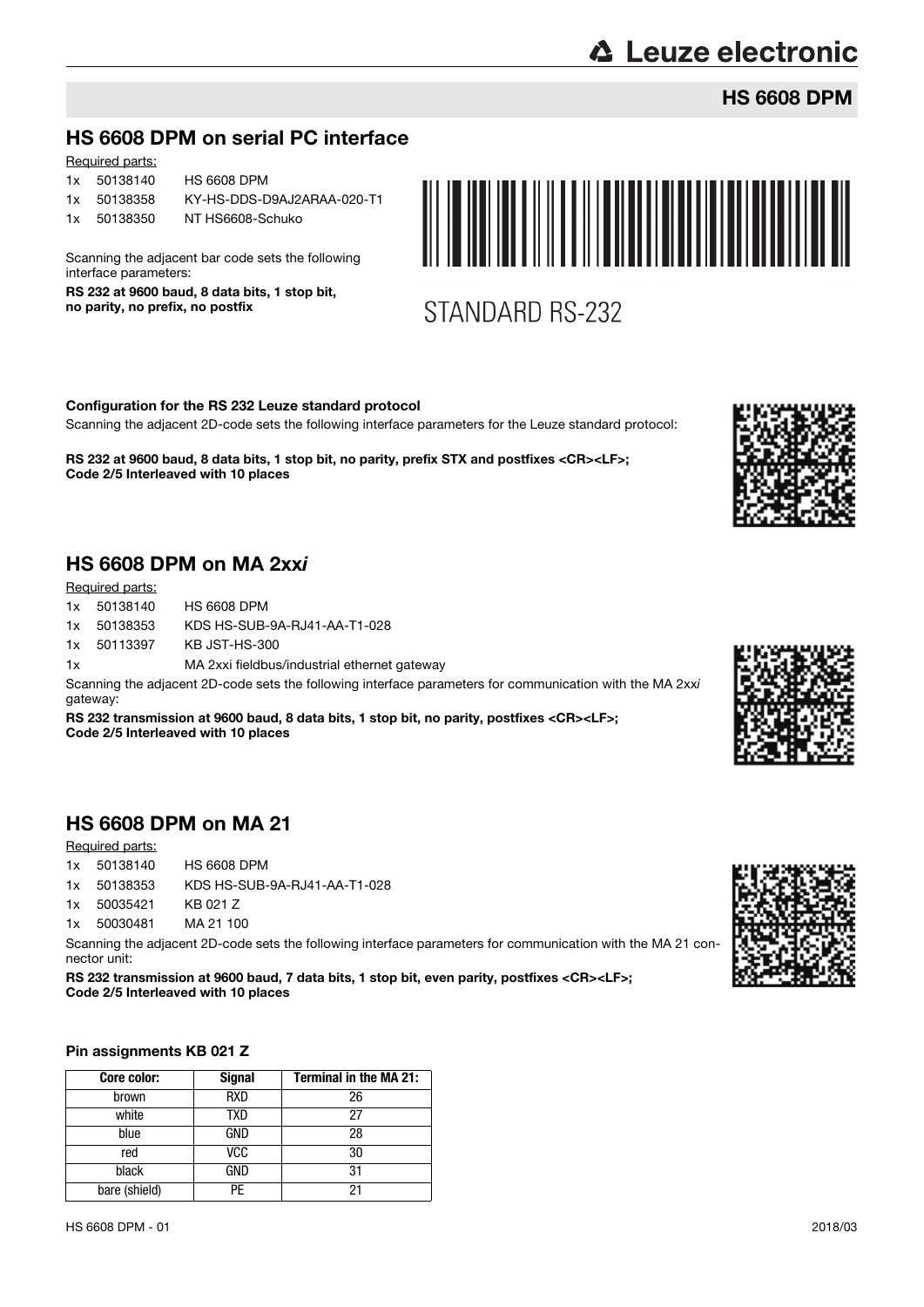## **HS 6608 DPM discription of the control of the DPM hand-held scanner**

### HS 6608 DPM on USB interface (keyboard emulation)

With this operating mode, a PC keyboard is emulated (Keyboard Wedge mode via USB). The read data are written directly into the currently activated program. The data can thereby be further processed in all standard programs.

Required parts:

1x 50138140 HS 6608 DPM

1x 50138360 KSS HS-USB-4A-RJ41-AA-T1-020

Scanning the adjacent 2D-code sets the following interface parameters for keyboard emulation via USB interface:

German USB keyboard emulation with <CR><LF>; Code 2/5 Interleaved with 10 places



### HS 6608 on USB interface (COM port emulation)

With this operating mode, a COM interface is emulated (COM port emulation via USB). The read data are sent to a new COM interface and can be further processed by programs that expect data via COM interfaces. The drivers with which this COM interface is emulated can be downloaded at www.leuze.com.

Required parts:

- 1x 50138140 HS 6608 DPM
- 1x 50138360 KSS HS-USB-4A-RJ41-AA-T1-020

Procedure:

- 1. Plug the HS 6608 DPM hand-held scanner into a free USB port. The scanner acknowledges this with a tone sequence.
- 2. Scan the code shown below.
- 3. Install the USB serial driver when you are prompted to do so by Windows.
- 4. Open a terminal program or your program for the serial interface and select the new COM port.



COM port emulation on the next free COM address with CR/LF as postfix.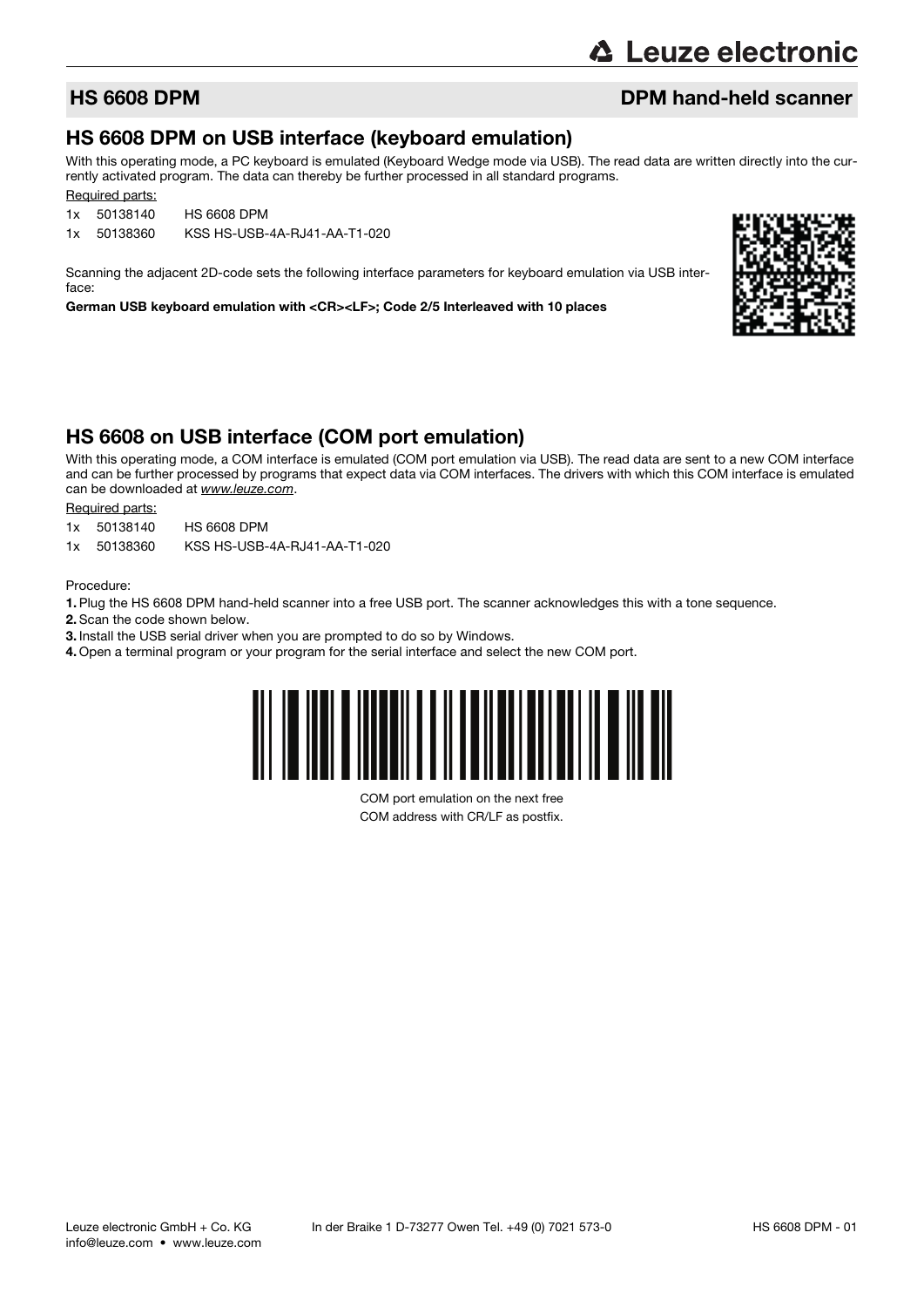# **∆ Leuze electronic**

## HS 6608 DPM

## Settings for reading directly marked Codes (DPM)

Unlike bar codes typically printed on labels, a direct part mark (DPM) is a symbol that is marked directly on an item's surface for permanent identification, using methods such as laser etching, dot peening, or direct-printing.

#### **DPM Modes**

Select one of the following DPM modes based on the type of bar code being scanned. There are two DPM modes which are recommended for different sets of bar code characteristics. The combinations of these characteristics vary and it is recommended that all modes are tested on the target bar code to determine the best mode for the application.

#### Disable DPM Mode

No special processing occurs.



DPM Mode 1



This setting optimizes decoding performance on smaller DPM codes, typically found on electronics and medical instruments, especially on smooth surfaces. These codes tend to be laser etched or direct-printed.

DPM Mode 2

This setting optimizes decoding performance on larger DPM codes, typically found on industrial parts, especially on rough, grainy, or visibly machined surfaces. These bar codes tend to be dot-peened or laser etched.

This is the factory default setting for the HS 6608 DPM device.

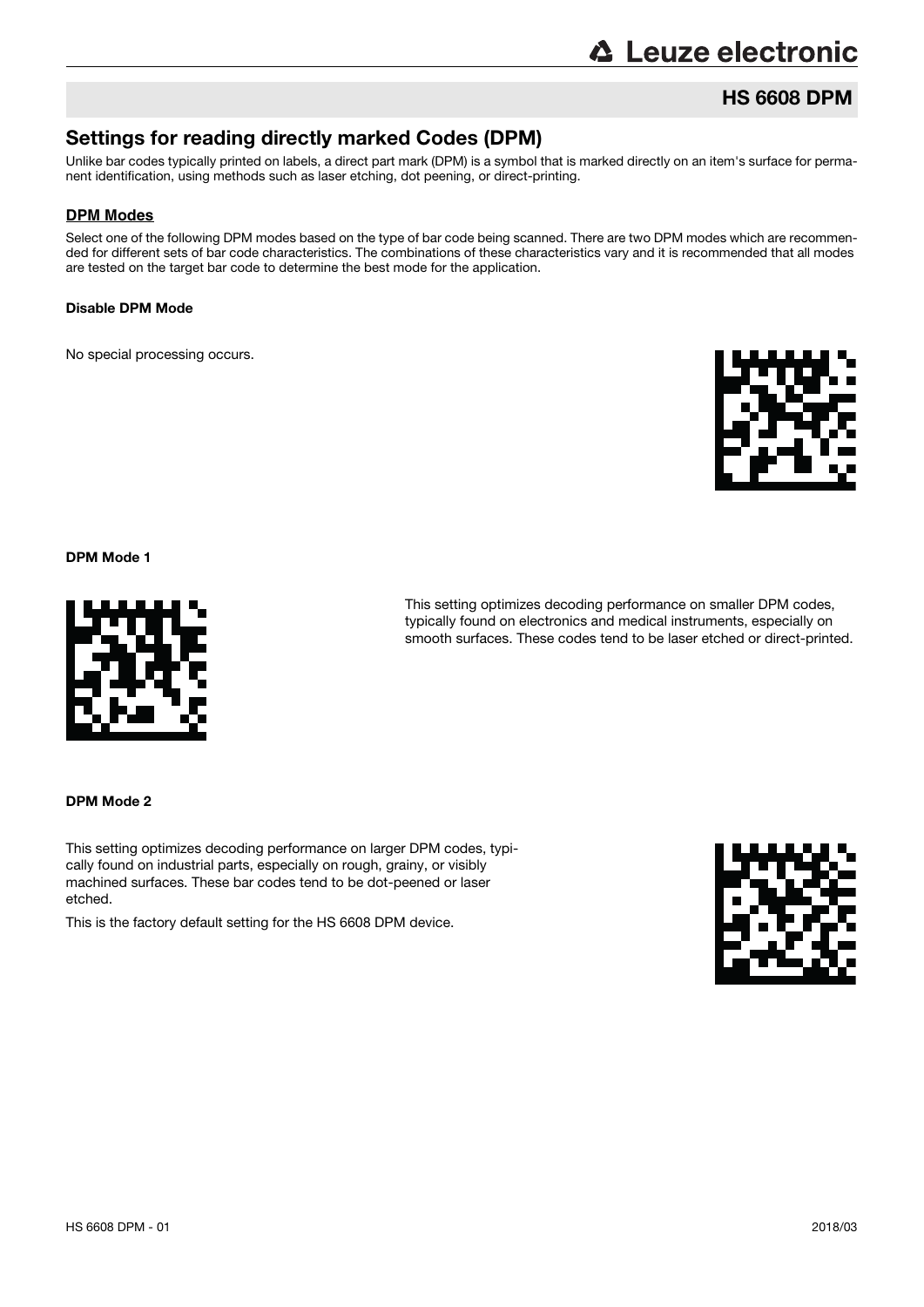#### **DPM Illumination Control**

The following settings control the Illumination for DPM code reading.

#### Direct illumination

Indirect illumination

With this setting the scanner uses only the direct (warm white) illumination. It is recommended for use with dot-peened codes. We recommend to tilt the part 30 degrees.

Automatic cycle illumination

With this setting the scanner cycles alternately between direct and indirect illumination. The scanner starts with the illumination used during the last successful decode.

This is the factory default setting for the HS 6608 DPM device.





# **△ Leuze electronic**

With this setting the scanner uses only the red diffuse illumination. It is recommended for use with laser etched codes on curved, rough, grainy,

highly reflective, visibly machined surfaces or cylinders.

## **HS 6608 DPM DPM** hand-held scanner